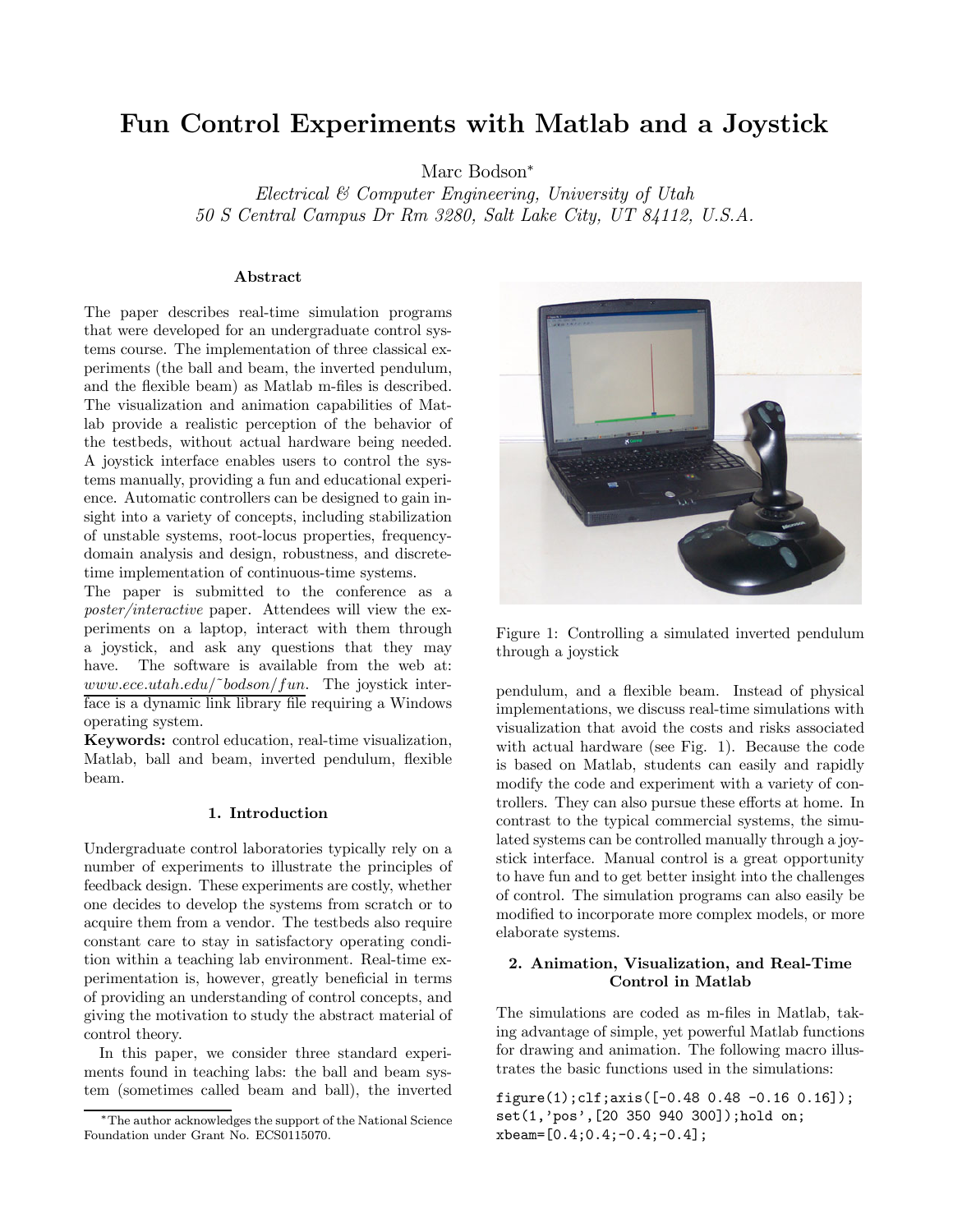

Figure 2: Snapshot of Matlab figure

```
ybeam=[-0.006;0.006;0.006;-0.006];
beam=fill(xbeam,ybeam,'green','EraseMode',...
   'background');
dt=0.05;t=0;tm=0;nt=0;done=0;tic;
while (done==0);
   while tm<nt;tm=toc;end;t=nt;nt=t+dt;
   theta=0.2*sin(t);
   cth=cos(theta);sth=sin(theta);
   rbeam=[xbeam ybeam]*[cth sth;-sth cth];
   xrbeam=rbeam(:,1);yrbeam=rbeam(:,2);
   set(beam,'Xdata',xrbeam,'Ydata',yrbeam);
   drawnow;
end;hold off;
```
Running the macro in Matlab will create a figure, reproduced on Fig. 2. The rectangle on the figure will oscillate around its center by  $\pm 11$  degrees, with a period of about 6 seconds. The rectangle represents the beam in the ball and beam experiment to be discussed later. The code uses Matlab's ability to draw polygons (function fill), to rapidly change the coordinates of their vertices (function set) and to update their representation in a figure for animation (function drawnow). The argument 'pos' in the function set defines the size of the figure on the screen, with the argument in brackets being: [position from left, position from bottom, width, height]. The values are appropriate for a monitor with 1024x768 pixels, but may be changed if needed.

The program will run continuously until stopped by typing "Ctrl-C.". It can easily be modified to run for a fixed period of time, if desired. The tic command in Matlab initializes the timer and the toc command returns the new value of time. In an iteration of the "while" loop,  $t$  is the current value of time.  $dt$  is the sampling period. The program waits the new value of time specified by *nt* before going through a new iteration. One difficulty with Windows machines is that the precision of the timer is low. On the Windows 98 machines that we tested, the toc function returned several values equal to 0, then 0.05, 0.11, 0.16, and so on. Therefore, sampling rates above 20Hz could not be implemented. On a Windows XP machine purchased recently, the minimum sampling time was somewhat lower (0.016s). Fortunately, a sampling frequency of 20Hz was found adequate for visualization of the experiments described in this paper.

## 3. Ball and Beam

## 3.1 Simulation Model

The ball and beam (or beam and ball) system is an educational experiment that is fun to watch and play with. Several research papers have used it as an example, including [5] and [11]. A diagram is shown in Fig. 3. A beam is attached to a motor so that its angle  $\theta$  with respect to the horizontal can be controlled at will. A ball is placed on the beam and is free to roll under the action of gravity (a small channel in the beam may keep the ball from rolling sideways). The distance of the ball from the center of the beam is denoted x. The ball can be placed at any location on the beam, and will stay there if its velocity  $v$  is zero and the beam angle is zero.



Figure 3: Ball and beam system

Assuming that the only force acting on the ball is gravity and assuming that the ball slides on the beam, the movement of the ball is determined by Newton's law

$$
m\frac{d^2x}{dt^2} = -mg\sin(\theta)
$$
 (1)

where q is the acceleration of gravity and  $m$  is the mass of the ball. If the ball rolls on the beam, instead of sliding, the rotational inertia of the ball adds itself to the translational inertia, resulting in a factor of 5/7 in the right-hand side of the equation of motion. The state-space model describing the movement of the ball is then

$$
\frac{dx}{dt} = v, \quad \frac{dv}{dt} = -\frac{5}{7}g\sin(\theta). \tag{2}
$$

where  $x$  is the position of the ball and  $v$  is its velocity.

More detailed models have been used in the literature (see,  $e.g., [12]$ ), accounting for the beam dynamics and for nonlinear effects such as the centrigugal force acting on the ball. We have found that nonlinear effects were small in a typical laboratory experiment, and that controlling the system manually with motor torque as an input was very difficult, if not impossible.

Assuming that the angle  $\theta$  is small, and replacing  $\sin(\theta)$  by  $\theta$ , the transfer function of the linearized system becomes the so-called double integrator, which is often encountered in control applications. Newton's law,  $F = m.a$ , generally yields this transfer function if force is the control variable and position is the output variable. Moving a spacecraft with thrusters is a practical example of such a system. Therefore, the control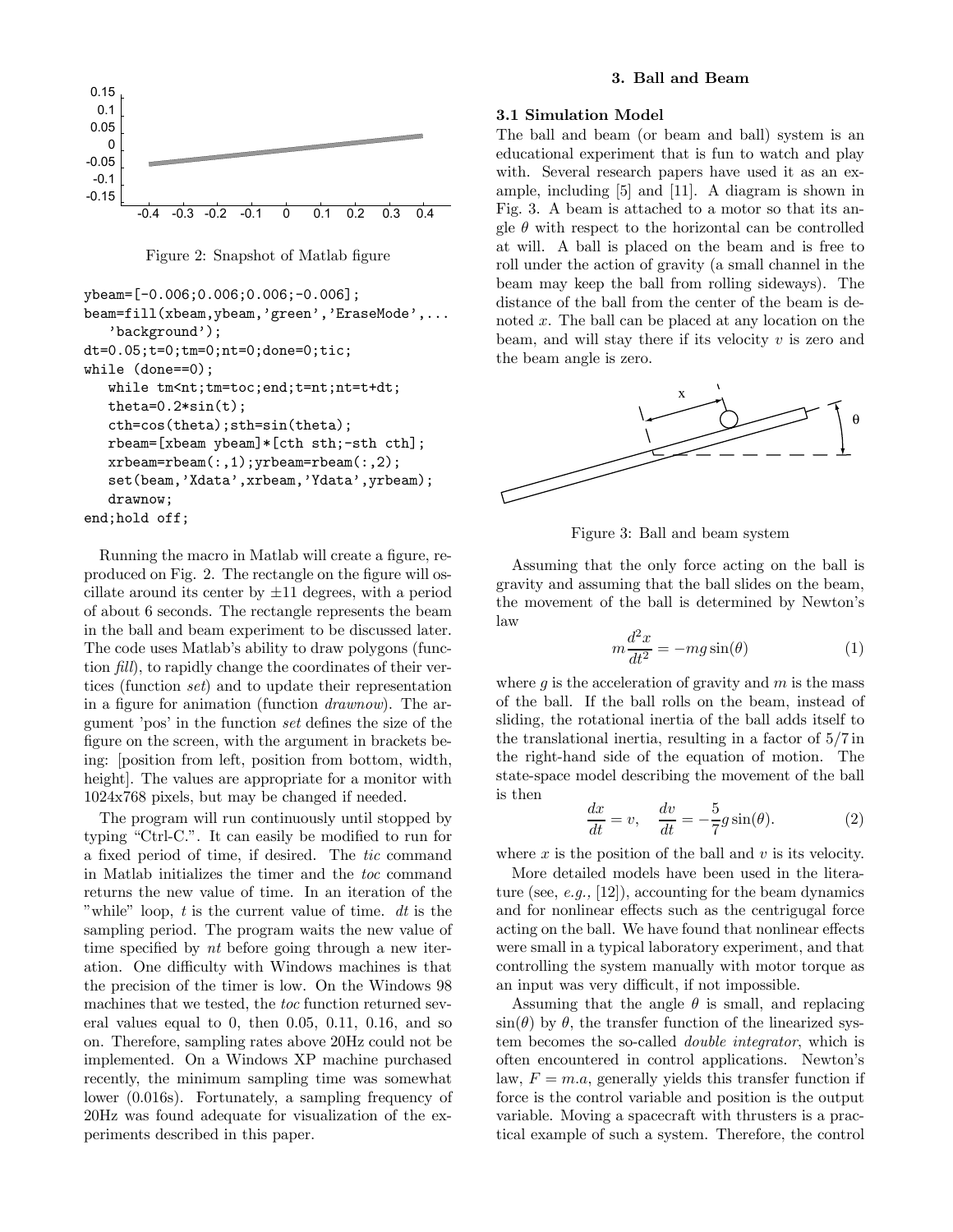problem for the double integrator is very common, and representative of many applications.

The model of the ball and beam system is implemented in the Matlab simulation  $bbeam.m$ , available from the web. The length of the beam matches a ball and beam system available at the University of Utah and developed as part of an earlier effort [9]. An Euler approximation of (2) is implemented. The sampling period is set to 0.05s, or a frequency of 20Hz. The control signal is the angle of the beam and is limited in the code to  $\pm 5$  degrees. The position of the ball and the velocity of the ball are available for feedback, although a practical design requires reconstruction of the velocity. In the simulation program, the position of the ball is limited to the length of the beam  $(\pm 0.4m)$  by setting the velocity to zero when the end of the beam is reached. Friction of the ball rolling on the beam is simulated by setting the velocity to zero if the ball velocity and the beam angle are small enough.

#### 3.2 Manual & Automatic Control

The simulation program gives the option of manual control or automatic control. Manual control is immediately available through the joystick interface, while automatic control requires that the user provide the appropriate m-files. Manual control is a good opportunity for students (as well as the instructor!) to have fun and to get a sense for the challenges of controlling the system. Two lines are drawn on the beam and an objective is to move the ball from one line to the other as fast as possible. A difficulty is the tendency to overshoot the target position, due to the velocity of the ball. After a few trials, one learns to incorporate a perception of the ball velocity in the control strategy.

For automatic control, two m-files must be written: a file called bbeamc.m containing the control algorithm, and an initialization file called bbeamcinit.m. The initialization file is called once before the simulation starts, while the control algorithm is called at the same rate as the ball and beam simulation. The program does not store the time histories of the signals, but it is a simple exercise to add the appropriate instructions to the code. As a controller, a proportionalderivative (PD) controller can be chosen, so that

$$
\theta = k_p e + k_v \frac{de}{dt}, \quad \text{with } e = x_{REF} - x \quad (3)
$$

Assuming that both the ball position and the ball velocity can be measured, and neglecting  $dx_{REF}/dt$ , the control law may be implemented simply with

$$
\theta = k_p e - k_v v \tag{4}
$$

Choosing the parameters  $k_p$  and  $k_v$  so that the two closed-loop poles are real and equal, with an associated time constant of 0.3 seconds, yields good results. The ability of a simple control law to rapidly move the ball from one side of the beam to the other is surprising, and particularly impressive after having struggled with the challenges of manual control.

## 4. Inverted Pendulum

### 4.1 Simulation Model

The inverted pendulum system is a favorite experiment in control system labs. It is used as an example in many textbooks, including [4] and [8]. The highly unstable nature of the plant enables an impressive demonstration of the capabilities of feedback systems. The inverted pendulum is also considered a simplified representation of rockets flying into space.



Figure 4: Inverted pendulum system

Fig. 4 shows a diagram of the experiment. A cart rolls along a track, with its position x being controlled by a motor. A beam is attached to the cart so that it rotates freely at the point of contact with the cart. The angle of the beam with the vertical is denoted  $\theta$ , and an objective is to keep the angle close to zero. Since the pendulum may be stabilized at any position on the track, a second objective is to specify the track position. However, recovery from non-zero beam angles may require significant movements of the cart along the track, and stabilization may be impossible if an insufficient range of motion remains.

A model of the inverted pendulum may be derived using standard techniques. A careful derivation [6] gives the equation

$$
(I + mL^2)\frac{d^2\theta}{dt^2} + mL\cos(\theta)\frac{d^2x}{dt^2} = mgL\sin(\theta)
$$
 (5)

where  $m$  is the mass of the beam,  $2L$  is the length of the beam,  $I = mL^2/3$  is the moment of inertia of the beam around its center of gravity, and  $q$  is the acceleration of gravity. For small angles  $\theta$ , it follows that

$$
\frac{4}{3}L\frac{d^2\theta}{dt^2} - g\theta = -\frac{d^2x}{dt^2}
$$
 (6)

and, the transfer function of the system is

$$
\frac{\Theta(s)}{X(s)} = \frac{-s^2}{(4/3)Ls^2 - g} \tag{7}
$$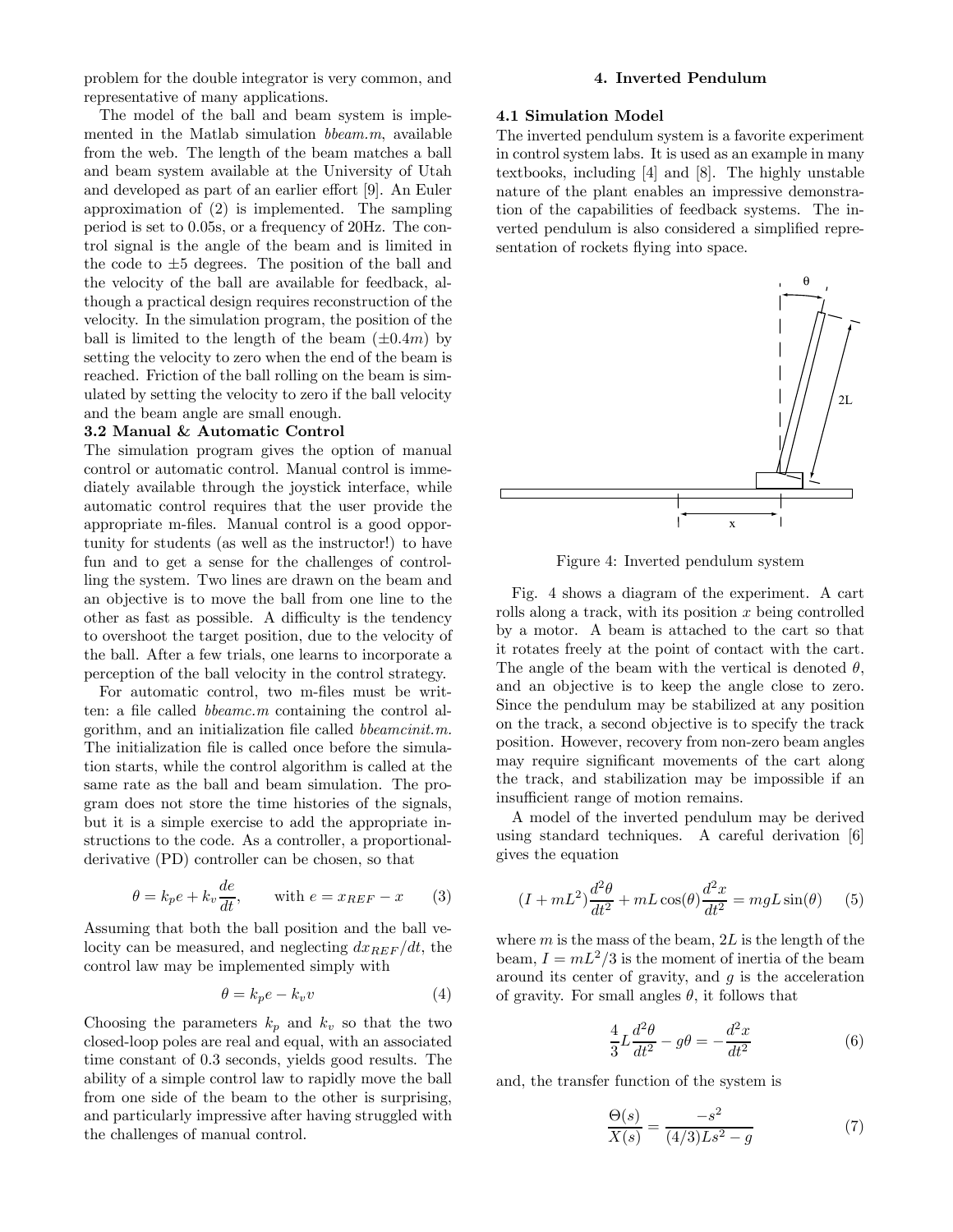The system has poles at  $s = \pm \sqrt{3g/4L}$ . The positive root is unstable, and instability worsens when the beam is short. Another tricky problem is that the system has two zeros at  $s = 0$ . This is due to the fact that an acceleration of the cart is required to impact the beam angle. On the other hand, this property makes stabilization possible for arbitrary cart positions.

More complex models assume that the control variable is the force applied to the cart, rather than its position. This assumption is more realistic, but makes manual control very difficult. Instead, the simulation program invpend.m assumes that some type of inner control loop provides tracking of position commands for the cart. The delay in the motion of the cart is represented by the response of a first-order system

$$
X(s) = \frac{f}{s+f} X_{com}(s)
$$
 (8)

where  $x_{com}$  is the commanded cart position, x is the cart position, and  $f > 0$ . The overall transfer function of the system is then

$$
\frac{\Theta(s)}{X_{com}(s)} = \frac{bs^2}{(s+a)(s-a)(s+f)}\tag{9}
$$

where  $a = \sqrt{3g/4L}$ ,  $b = -3f/4L$ .

The program assumes that  $L = 2$  meters, and that x is limited to  $\pm L$ . The beam angle is prevented from exceeding  $\pm 30^\circ$ . The value of f is 5, so that the cart responds relatively fast to commands. Even so, the system is difficult to control manually. The program has a "*cheat*" variable that allows one to make the problem easier. The variable reduces the magnitude of the gravity constant, and the choice  $cheat = 6$  is preset in the program (it is as if one controlled the pendulum on the moon!). The system is simulated in discretetime by assuming a sampling rate of 20Hz and using a zero-order-hold equivalent system.

## 4.2 Manual and Automatic Control

It takes some time to learn how to keep the beam balanced. Because of the instability, the system requires constant attention. As for the ball and beam system, one finds that perception of the angular velocity of the beam is critical to the success of the control strategy. Once one feels comfortable with balancing the beam, one may try to reduce the "cheat" variable, or to move the cart from one line drawn on the track to the other.

For automatic control, one should first design a stabilizing controller. The controller transfer function must be implemented in a file invpendc.m, with its initialization in a file invpendcinit.m. Given (9), an interesting exercise is to show that the system can only be stabilized by an unstable controller. Among possible choices, the second-order controller

$$
C(s) = \frac{X_{com}(s)}{-\Theta(s)} = k \frac{(s+a)(s+f)}{(s-a)(s+c)}\tag{10}
$$

is a simple one. After cancellations, the closed-loop system only has three poles. It is possible to choose the controller parameters  $k$  and  $c$  so that the three closed-loop poles are placed at  $s = -a/2$ . The problem is a good opportunity to apply root-locus methods, the Nyquist criterion, gain and phase margin concepts, and discrete-time implementation of continuous-time systems.

As a second step, one may design a controller such that an arbitrary set-point of the cart position can be imposed. The previous controller may be replaced by

$$
X_{com}(s) = C_f(s)X_{ref}(s) - C(s)\Theta(s)
$$
 (11)

This is an unusual configuration for a feedback system, because the reference command is applied to the plant input rather than the controller input. Without  $C_f(s)$ , the response exhibits overshoot, due to a lowfrequency zero of the transfer function from  $X_{ref}(s)$  to  $X(s)$ .  $C_f(s)$  can be chosen as a first-order filter with unity DC gain and a pole placed to cancel the lowfrequency zero.

## 5. Flexible Beam

#### 5.1 Simulation Model

Systems with lightly-damped complex poles (resonances) are encountered in many applications. An example is a large robotic arm in space, whose transversal dimensions are made small to reduce weight. The arm will bend and oscillate if moved rapidly. In a computer disk drive, a read/write head is attached to the end of a small, rigid structure that is rotated rapidly to access various tracks. When the head is positioned within fractions of microns, even such a rigid structure behaves like a flexible structure.



Figure 5: Flexible beam

The diagram of the flexible beam is shown on Fig. 5. Research papers on this subject include [2], [3], [7], [10], and [13]. The angle of the beam at the shaft is denoted  $\theta$ , while  $\phi$  is the angle at the tip. Experimental data was collected on a flexible beam of length 0.4m available at the University of Utah and used in previous experiments [1]. Fig. 6 shows the frequency response that was measured from the motor current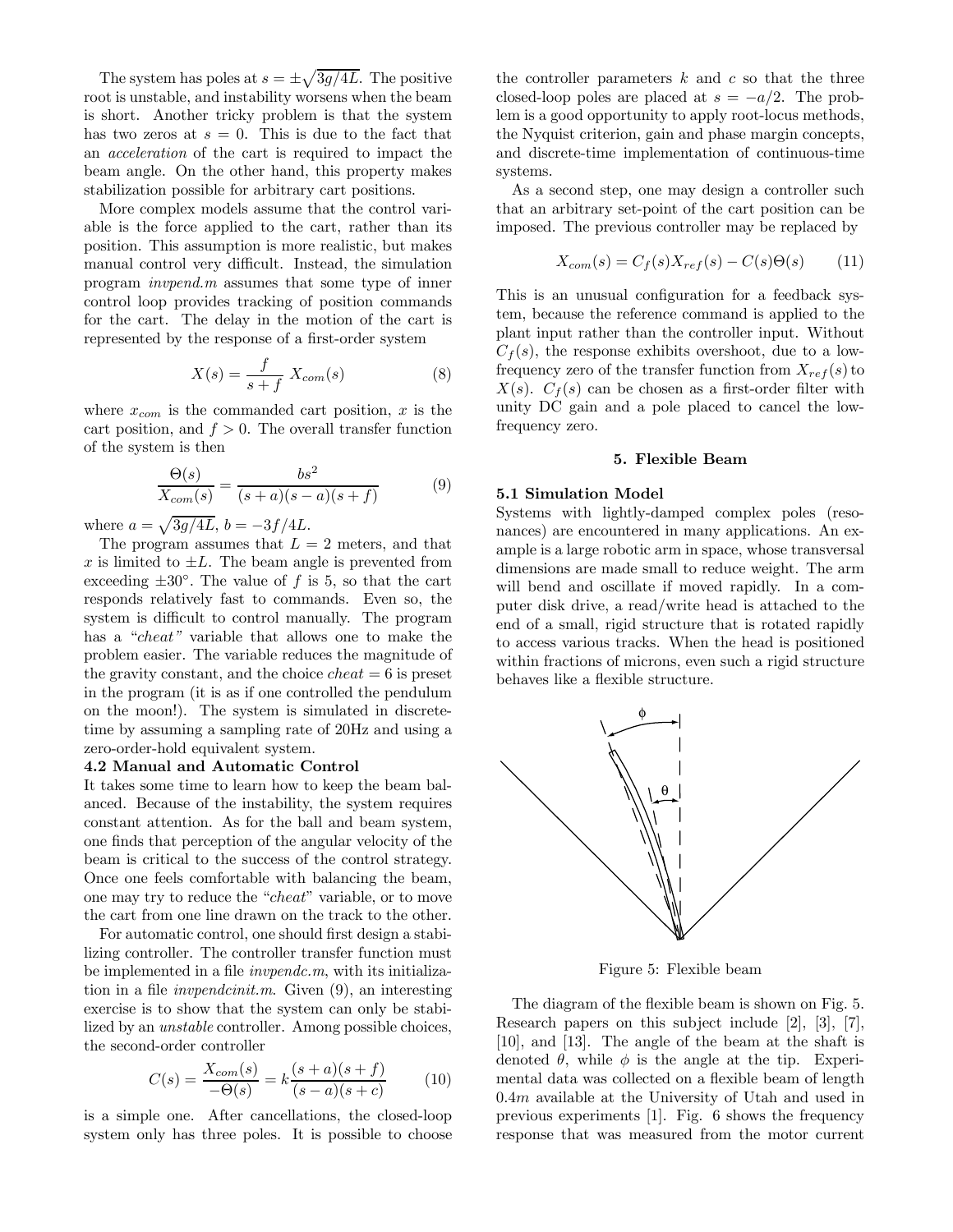to the angular acceleration of the shaft, while Fig. 7 shows the response measured from the motor current to the angular acceleration of the tip. The acceleration at the shaft was obtained by measuring the position with an encoder (and multiplying the frequency response by  $-\omega^2$  to obtain the acceleration), while the acceleration at the tip was obtained with an accelerometer. The plots show the experimental data (solid lines), as well as the approximate fits obtained with fourth-order models (dashed lines).



Figure 6: Frequency response of the flexible beam from motor current to shaft angular acceleration

The approximate models shown on the plots are given by

$$
\frac{s^2\Theta(s)}{I(s)} = \frac{k_\theta(s-z_1)(s-z_1^*)(s-z_2)(s-z_2^*)}{(s-p_1)(s-p_1^*)(s-p_2)(s-p_2^*)}
$$

$$
\frac{s^2\Phi(s)}{I(s)} = \frac{k_\phi(s-z_3)(s-z_4)(s-z_5)(s-z_6)}{(s-p_1)(s-p_1^*)(s-p_2)(s-p_2^*)}(12)
$$

where  $p_1 = -3+74j$ ,  $p_2 = -3+215j$ ,  $z_1 = -0.07+18j$ ,  $z_2 = -0.07 + 180j$ ,  $z_3 = 100$ ,  $z_4 = -120$ ,  $z_5 = 200$ , and  $z_6 = -300$  (note that the poles are very lightly damped). The input variable is the current in the motor, measured in A, and the angles  $\theta$  and  $\phi$  are measured in radians. The constants  $k_{\theta}$  and  $k_{\phi}$  are such that the DC gains of the transfer functions are equal, with

$$
k_p = \left(\frac{s^2 \Theta(s)}{I(s)}\right)_{s=0} = \left(\frac{s^2 \Phi(s)}{I(s)}\right)_{s=0} = 5.5 \quad (13)
$$

The equality for  $\theta$  and  $\phi$  follows from the fact that there is no bending of the beam near zero frequency. For low frequencies, the transfer functions are approximately given by

$$
\frac{\Theta(s)}{I(s)} \simeq \frac{\Phi(s)}{I(s)} \simeq \frac{k_p}{s^2}
$$
 (14)

This approximation of the system is the double integrator encountered with the ball and beam system. The feedback design is more difficult than for the ball and beam, however, because of additional poles close to the  $j\omega$ -axis, and because of zeros close to the  $j\omega$ -axis and in the right half-plane.

The continuous-time model was discretized assuming a sampling period of 200Hz. Since the program runs at a rate of approximately 20Hz, the visualization slows the dynamics by a factor of 10. This result is helpful, because the dynamics of the actual system are too fast to be controlled manually. For visualization, the deflection of the beam was assumed to be quadratic.



Figure 7: Frequency response of the flexible beam from motor current to tip angular acceleration

### 5.2 Manual and Automatic Control

Similarly to the ball and beam and inverted pendulum simulations, two lines are drawn on the screen to provide an objective of moving the beam from one line to the other. Two difficulties are encountered: the  $1/s^2$ behavior and the flexibility of the beam. Because of the double integrator, the user will tend to stop the beam too late and to apply large commands, exciting vibrations. Resonances can be avoided by moving the beam slowly, but performance is unimpressive. It is enlightening (and fun) to excite the resonances by applying commands in the same frequency range as the flexible modes. Once this mechanism is understood, one may return to the task of rapidly moving the beam from side to side without exciting such resonances.

For automatic control, files  $flexcm$  and  $flexinit.m$ must be written. The flexible beam is a good opportunity to explore design in the frequency-domain. A lead controller may be designed with

$$
C(s) = \frac{I(s)}{\Phi_{ref}(s) - \Phi(s)} = k_c \frac{(s+b)}{(s+a)}\tag{15}
$$

where the tip angle  $\phi$  is the output to be regulated and